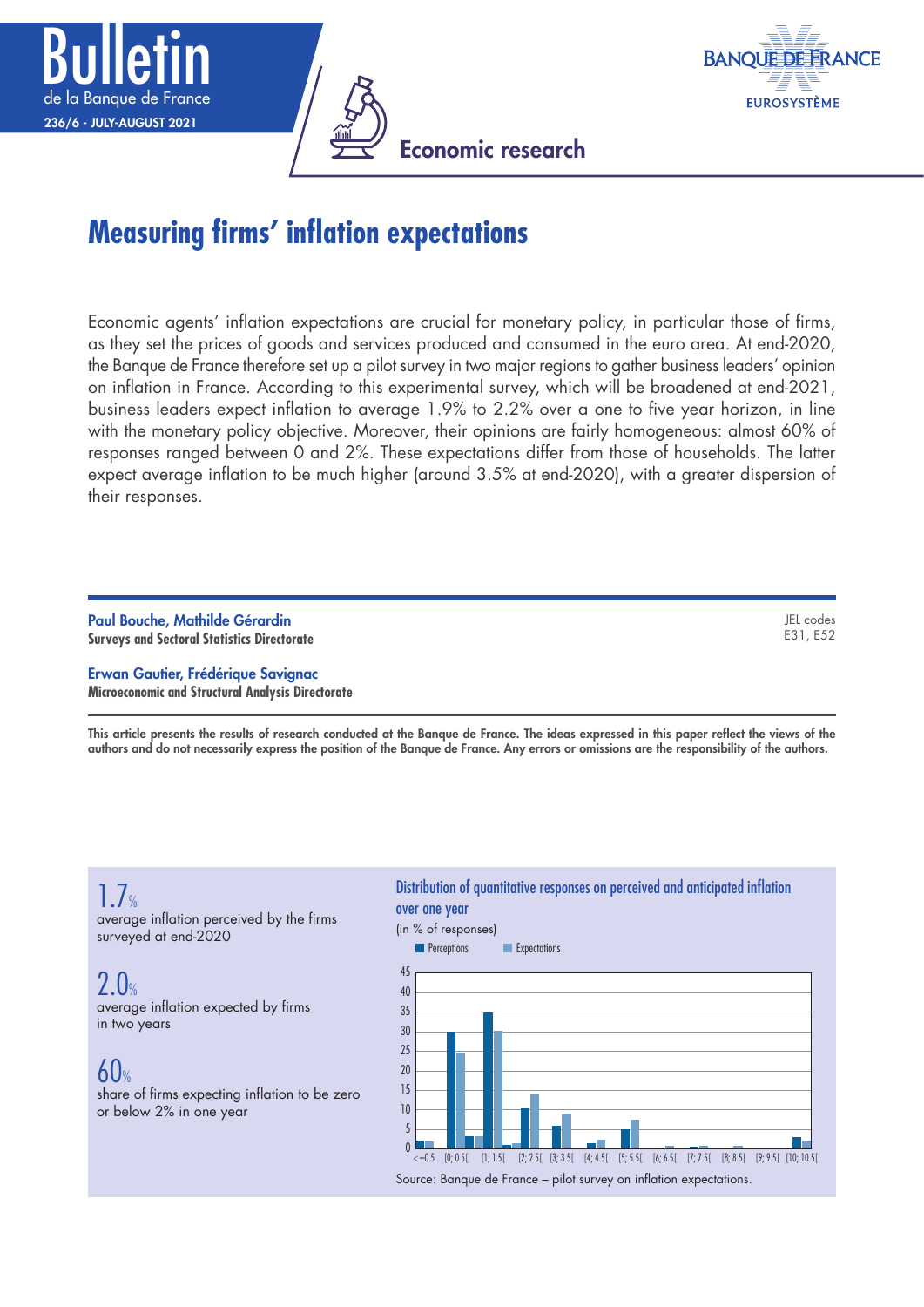





 $\overline{2}$ 

## **1 Measuring firms' inflation expectations in France**

Since the 1990s, central banks have improved their communication to make their monetary policy more transparent and predictable. Communication has thus become an additional monetary policy tool. Thanks to this clear communication, it is possible to anchor economic agents' expectations to the monetary policy objective and make monetary policy decisions more effective (Barthélémy et al., 2019). In particular, a key challenge for these communication policies is to stabilise economic agents' inflation expectations at a level close to the inflation target (Blinder et al., 2008).

## Monitoring household and corporate inflation expectations is crucial for monetary policy

For a long time, traditional indicators for monitoring expectations were primarily based on market information (e.g. ILS – Inflation Linked Securities) or on information collected directly from professional forecasters (e.g. SPF – *Survey of Professional Forecasters*). A number of studies use this type of data to show that central bank communication, including the adoption of an explicit inflation target, has contributed to lowering and stabilising inflation expectations (Ehrmann, 2021). However, financial market participants and professionals have a fine understanding of macroeconomic mechanisms and are distinguished from the general public by their higher level of information and attention to monetary policy. It therefore seems difficult to extrapolate the expectations of forecasters and financial market participants to deduce what all economic agents, and in particular firms and households, think.

Monitoring the expectations of a wider population than just experts has thus become a crucial issue today as central banks have adapted their communication to address firms and households more directly (Draghi, 2014; Haldane and McMahon, 2018). Central bank communication can indeed help to influence the inflation expectations of firms and households and thus improve the effectiveness of monetary policy (Binder, 2017).

The aim of this communication is to anchor household and corporate inflation expectations to the inflation target. In the case of the euro area, the inflation target was revised in July 2021 (following the strategy review conducted by the ECB and the national central banks) to "2% over the medium term".1 The ECB's credibility in fulfilling its mandate depends on its ability to keep firms' and households' expectations close to this target. Firms are the economic agents that set the prices of goods and services produced and consumed in the euro area, and also play an important role in setting wages. In the presence of large-scale economic shocks, keeping their expectations close to the target helps to stabilise price dynamics in the medium term and therefore to secure the currency's purchasing power.

In addition, in the more recent context of very low interest rates, central banks have introduced communication policies aimed at supporting household and corporate inflation expectations in order to stimulate activity and limit deflation risks (Boneva et al., 2016). Indeed, in the presence of low interest rates, if households or firms expect a rise in prices tomorrow, they have a greater incentive to consume today (see Andrade, Gautier and Mengus, 2020, for households) and to invest (see Coibion, Gorodnichenko and Ropele, 2020, for firms). This helps to prevent deflation and stabilise the economy when it has become more difficult for central banks to use the standard interest rate instrument.

1 See the ECB's monetary policy strategy statement published on 8 July 2021: *[https://www.ecb.europa.eu/home/search/review/html/ecb.strategyreview\\_](https://www.ecb.europa.eu/home/search/review/html/ecb.strategyreview_monpol_strategy_statement.fr.html) [monpol\\_strategy\\_statement.fr.html](https://www.ecb.europa.eu/home/search/review/html/ecb.strategyreview_monpol_strategy_statement.fr.html)*. Between 2003 and 2021, the definition of price stability was an inflation rate below, but close to, 2% over the medium term.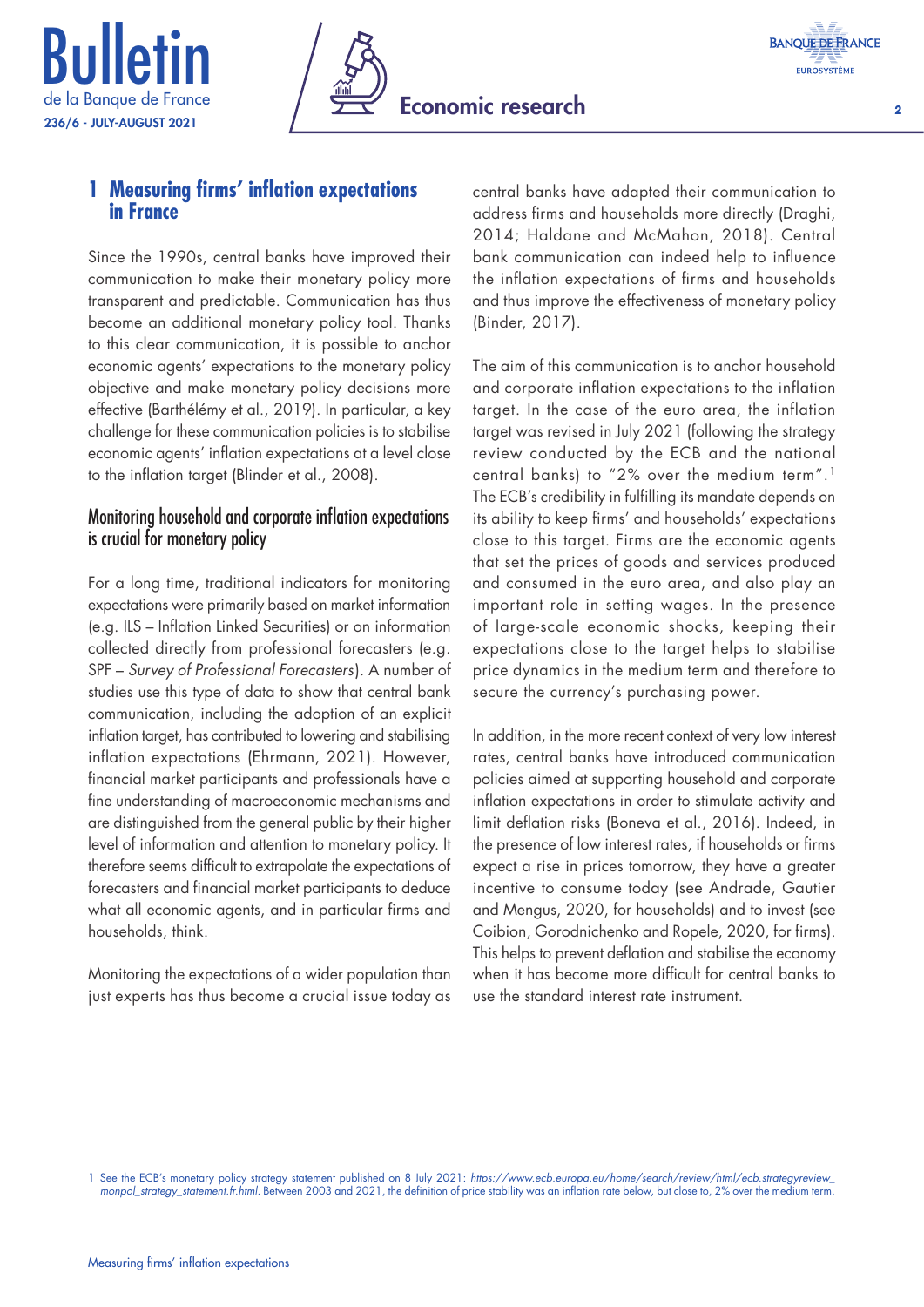





In order to monitor changes in household and corporate expectations as closely as possible, a number of central banks have put in place regular surveys in recent years. Household surveys in particular have grown significantly since 2012 (e.g. New York Federal Reserve, ECB, Bundesbank). In comparison, business surveys are somewhat less numerous. Within the euro area, only the Bank of Italy has had such a regular monitoring tool for more than twenty years, while outside Europe, the Federal Reserve of Atlanta, the Bank of Japan and the Central Bank of Uruguay have developed this type of survey since the mid-2010s (see Appendix 1).

#### A new Banque de France survey among firms

It is in this context that the Banque de France surveyed business leaders, for the first time, on their inflation and wage expectations over the last four months of 2020. This pilot survey will be followed by a regular survey as from end-2021. Approached in the framework of the monthly business survey (MBS), close to a thousand firms in Hauts-de-France and Provence-Alpes-Côte d'Azur (PACA) gave their opinion on past and future inflation (see Box below). This article presents the conclusions drawn from this pilot survey.

#### A pilot survey on firms' inflation expectations

Between the end of September 2020 and the beginning of January 2021, the Banque de France conducted a pilot survey among firms, before considering making the module of questions on expected inflation part of a regular survey. This survey was conducted in two regions (Provence‑Alpes‑Côte d'Azur and Hauts‑de‑France), and was linked to the monthly business survey (MBS) to which business leaders are accustomed to responding.

A total of 821 firms of all sizes and from all sectors of industry, construction and market services covered by the MBS were surveyed. During the four months of the experiment, each firm was surveyed only once. The aim of this pilot phase was in particular to test different question formulations, in order to achieve the dual objective of questioning on a concept that is both understandable to the firms surveyed and relevant to the conduct of monetary policy.

In practice, the questions were asked by telephone. Over 200 testers responsible for regularly surveying firms in the framework of the monthly business survey were mobilised in both regions, after having participated in a training session. In most cases, the contact person in the firm was the managing director or the administrative and financial director in the largest firms.

Between three and six questions – depending on the month – were added to the monthly business survey. As the questions were intended to be read over the phone, they were relatively short and did not include a definition of the concepts covered. The idea was to find out business leaders' opinion about inflation, without influencing their judgement with additional details. As such, it could be made clear to them, if necessary, that there was no right or wrong answer to these questions and that it was simply a matter of recording their sentiment.

In order to test the sensitivity of the responses, two formulations of questions on inflation were tested each month with two groups of similar firms: the first asked for a figure for the change in consumption prices, while the second asked the firm about the inflation rate. The questions were asked over different time horizons: the past twelve months, in one year, in two years and in five years. As an example, here are the formulations for the time horizon "in one year":

"In percentage terms, what do you think will be the change in consumer prices in France over the next twelve months?"

or

"In percentage terms, what do you think the inflation rate in France will be in one year?"

Finally, in the last two months of the pilot survey, additional questions were asked about the past and future evolution of wages in France.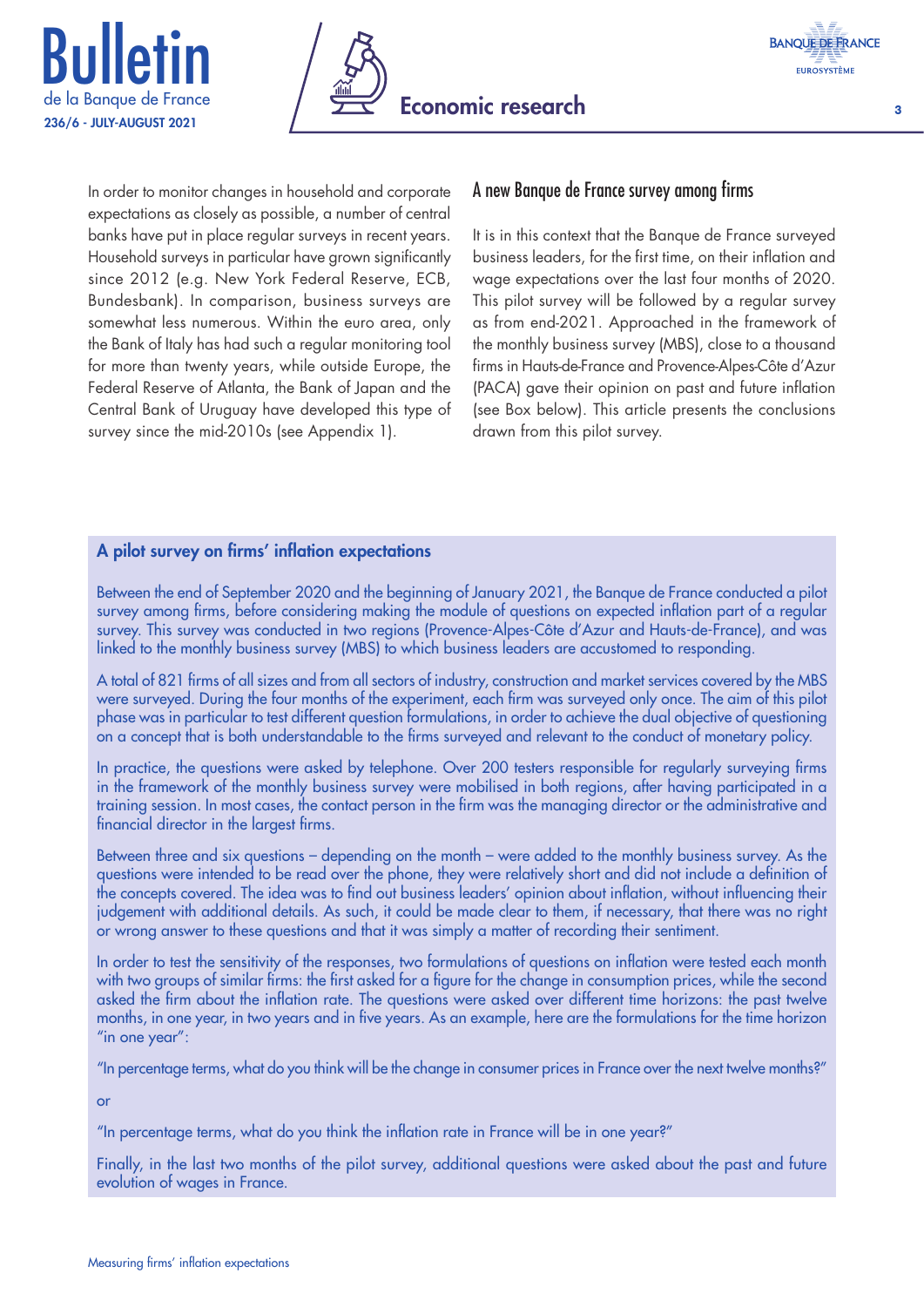





## **2 A limited inflation perception bias and fairly low dispersion of expectations**

Based on all the responses collected over the four months of the pilot survey, we present here the main quantitative results of the questions on price and wage changes in France.

#### French firms expect inflation to be close to 2% in the medium term

At end-2020, firms' perceived inflation was on average 1.7%, whereas the inflation published by the Institut national de la statistique et des études économiques (Insee) in France (measured by the Harmonised Index of Consumer Prices - HICP) was between 0 and 0.2% (see Table 1). A positive perception bias is frequently observed in household surveys and can be explained, in particular, by purchasing experiences that may lead to an overestimation of the importance of certain price changes. For example, price changes vary greatly from one good to another, and individuals may be more attentive to price increases than to price decreases. Similarly, the most regular purchases (petrol, bread, etc.) may have a greater influence on expectations than more irregular purchases (cars, furniture, etc.; see D'Acunto et al., 2021). For firms, the literature shows that these inflation perception biases depend largely on the macroeconomic context and the attention paid by firms to inflation.<sup>2</sup> In New Zealand, where inflation is low, Coibion et al. (2018) show biases close to five percentage points, while this perception bias is very low for unemployment and economic activity, which are economic quantities that are more closely monitored. In other countries with higher inflation, the bias is smaller or even zero (notably in the case of Ukraine - Coibion and Gorodnichenko, 2015 – and Uruguay – Frache and Lluberas, 2019). In the case of France, firms' inflation perception bias does exist, but it is relatively limited and consistent with what has been obtained from surveys of business leaders in Japan and Italy.

#### T1 Mean and median of responses to questions on price and wage changes

| (in %) |  |  |
|--------|--|--|
|        |  |  |

|                    | <b>Prices/inflation</b> |        | <b>Wages</b> |        |  |
|--------------------|-------------------------|--------|--------------|--------|--|
|                    | Mean                    | Median | Mean         | Median |  |
| Past 12 months $a$ | 17                      | 10     | 0.9          | 1.0    |  |
| Next 12 months     | 19                      | 10     | 0.8          | 1.0    |  |
| In two years       | 2.0                     | 1.5    |              |        |  |
| In five years b)   | 22                      | 1.5    |              |        |  |

Source: Banque de France – pilot survey on inflation expectations. Note: The statistics presented in the table are not weighted. a) All responses over the four months of the survey (except responses obtained from the formulation with information on past inflation). Questions on wages only asked in November and December.

b) Responses collected from surveys conducted in October, November, and December, "inflation" formulation only.

By way of comparison, the perception bias on wage growth is even weaker than that on inflation, or even negative: firms believe that wages in France increased on average by 0.9% in 2020, while the Ministry of Labour measured the observed change in basic wages at 1.5% at end-2020 and that of the minimum wage (Smic) at 1.2%.

Over future horizons, business leaders' inflation expectations are slightly higher than their perceptions and the time profile of these expectations increases slightly over time: on average, they expect inflation to be close to 1.9% by end-2021, 2% by end-2022 and 2.2% in the long term. As regards aggregate wages, expectations for next year are close to their perceptions for 2020, at 0.8% on average.

<sup>2</sup> And, more generally, to the macroeconomic environment in which they operate. Andrade, Coibion, Gautier and Gorodnichenko (2021) show that firms' aggregate expectations can be significantly affected by specific shocks that firms extrapolate to the rest of the economy.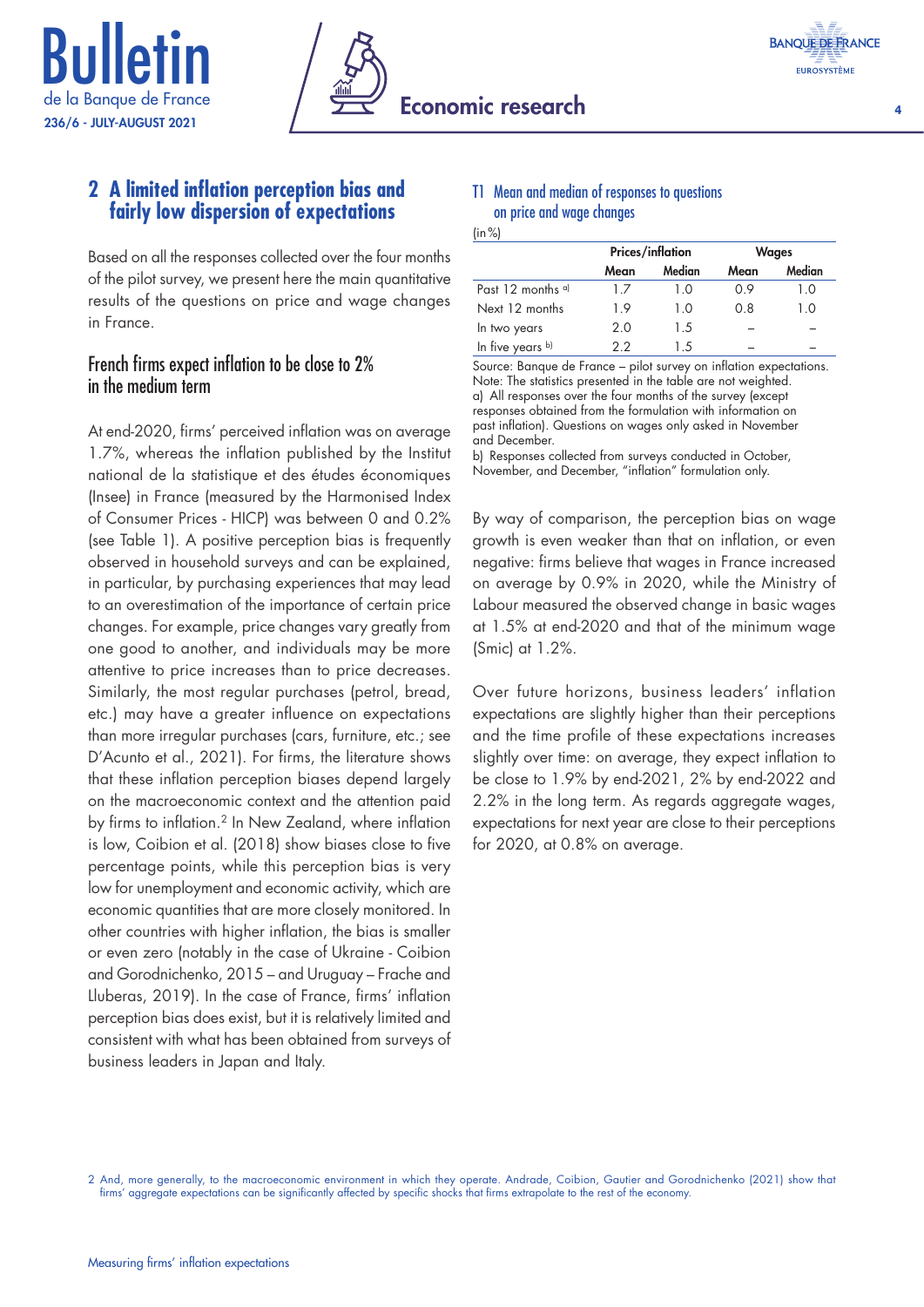





#### Businesses' inflation expectations are slightly heterogeneous

The responses supplied by firms show a certain divergence in their perception of inflation or in their expectations of its future level. While, on average, perceived inflation is 1.7%, half of the firms believe that inflation is between 0 and 1%. Chart 1 shows the distribution of firms' responses on perceived inflation and expected inflation. The dispersion of firms' inflation expectations is low: almost 60% of responses on prices are between 0 and 2%. While inflation was close to 0% at end-2020, very few firms expect or perceive an overall fall in prices. Finally, some firms provide high figures, multiples of 5, such as 5, 10, 15%, but they are not many. The dispersion of responses for the most distant two-year and five-year horizons is very similar to that observed for one-year expectations (see Appendix 2).

The empirical analysis of the differences in responses between firms shows that firm size and the position of the respondent in the firm play a significant role on expectations: smaller firms have higher expectations on average. Such differences by firm size have already been observed, for example in Japan (Muto, 2015).

CEOs and administrative directors have significantly lower expectations than other types of interlocutors (HR managers, production managers, accountants, etc.). On the other hand, there are no significant differences according to sector of activity.

As regards wages in France, the differences in opinion between firms are even smaller: close to 90% of business leaders believe that wages will increase by between 0 and 2%, and the median is almost equal to the mean of responses (see Chart 1).

## Responses on inflation surrounded by uncertainty

The vast majority of firms were able to give a figure for perceived or expected inflation: only about 10% of the firms surveyed were unable to give a figure for past inflation or inflation one year ahead. This absence of response rises slightly with the time horizon of expectations, but close to 70% of the firms gave a figure for expected inflation in five years. In addition, about half of the respondents expressed difficulty in answering the questions, which suggests that their responses are surrounded by a certain degree of uncertainty. Qualitatively, firms report difficulties in

## C1 Distribution of quantitative responses on perceived and expected one‑year changes



Source: Banque de France – pilot survey on inflation expectations.

Note: All quantitative responses including all formulations. For price changes, responses above 10.5% were not represented, i.e. nine observations for perceptions and four for expectations.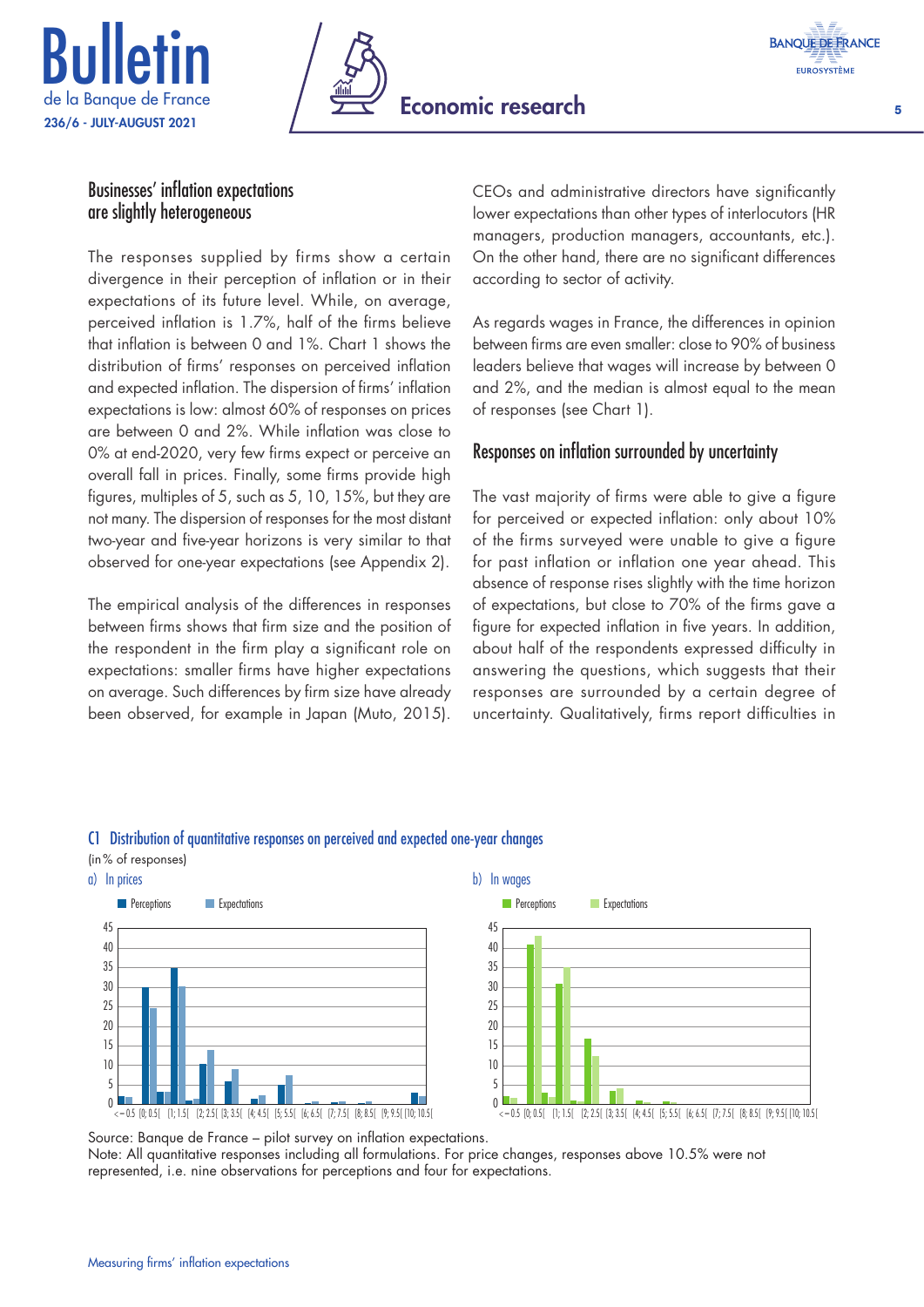





accurately quantifying price changes, in seeing beyond their sector or in distinguishing their personal sentiment (daily purchases) from the macroeconomic concept of inflation. The uncertainty surrounding the responses may also be linked to the very moderate levels of inflation in France over the past thirty years, which may have made economic agents less attentive to price trends. By way of comparison, firms had much fewer difficulties in responding about wage trends: almost 95% of firms gave a response, which suggests that firms pay more attention to this variable.

## **3 French firms' inflation expectations are different from those of households, but similar to those of firms in other euro area countries**

We compare the responses obtained in this survey with those obtained from French households (Insee survey) or with the results of other surveys conducted in the euro area at end-2020.

## Firms' inflation perceptions are less biased than those of households

Firms' inflation perceptions and expectations are significantly lower than those of households (Insee survey) over the same period. On average, households perceived that prices had risen by 5.3% by end-2020 and expected prices to increase by an average of 3.6% (see Table 2).3

#### T2 Mean and median of responses to questions on price and wage changes

 $\ln \%$ 

|                |      | <b>Firms</b> | <b>Households</b> |        |  |
|----------------|------|--------------|-------------------|--------|--|
|                | Mean | Median       | Mean              | Median |  |
| Past 12 months | 17   | 10           | 5.3               | 4.0    |  |
| Next 12 months | 1 Q  | 1 ດ          | 36                | 2 O    |  |

Source: Banque de France – pilot survey on inflation expectations for the "firms" section, Institut national de la statistique et des études économiques (Insee) – monthly survey among households (Camme – *enquête mensuelle de conjoncture auprès des ménages*) from September to October 2020 for the "households" section.

These differences in averages between households and firms reflect much greater divergences among households than among firms (see Chart 2). In particular, almost one-third of households believe that inflation will be higher than 5% over the next twelve months, compared with only 10% of business leaders. More generally, households tend to give less precise answers: 70% of them answer with a multiple of 5 (0, 5, 10), compared with less than 40% of firms. Firms' expectations are therefore different from those of households. Moreover, they differ from those of financial markets and professional forecasters (see Appendix 2).

#### C2 Comparative distribution of household/firm quantitative responses on price changes over one year

(in% of responses)











Sources: Banque de France – pilot survey on inflation expectations for the "firms" section and Institut national de la statistique et des études économiques (Insee) – monthly business survey on households (Camme – *enquête mensuelle de conjoncture auprès des ménages*) from September to October 2020 for the "households" section.

3 The significant perception bias observed for households at end-2020 is in line with that observed on average over the long period (see Andrade, Gautier and Mengus, 2020).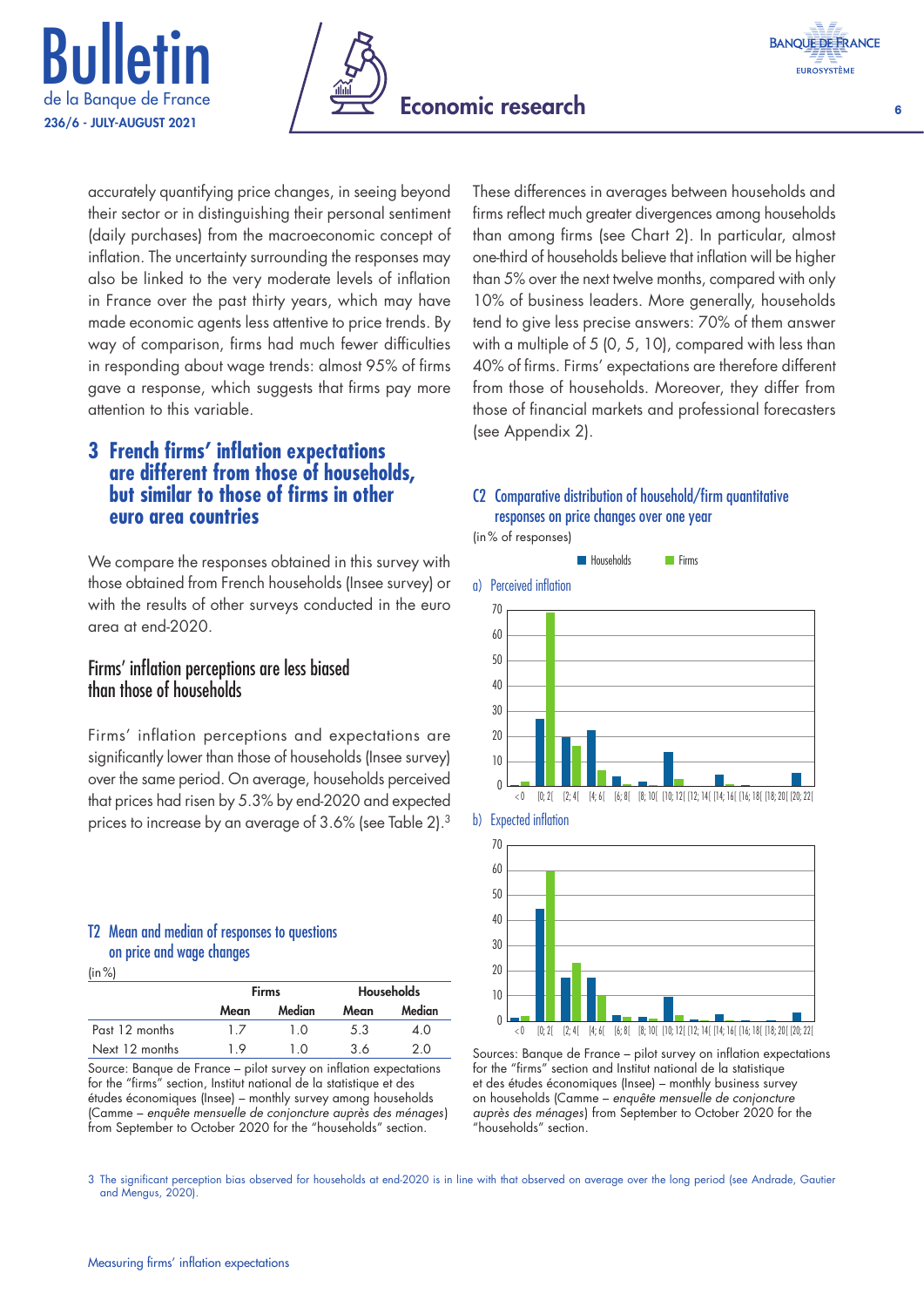





#### Firms in Germany and Italy have similar inflation expectations

Table 3 presents a detailed comparison of the responses obtained simultaneously from the Banque de France and the Bundesbank's pilot surveys among firms, and the results of the Bank of Italy's regular survey for the fourth quarter of 2020.4

In all three countries, the levels of perceived and expected inflation are similar. In Germany, the expected price increase averages 1.5%, against 1.9% in France. In Italy, where the survey provides respondents with information on observed inflation in the country (- 0.6% in the survey conducted at end-2020), expected inflation averages 0.1%. In France, when firms are asked a similarly worded question, the divergence between expected inflation (0.9%) and observed inflation is similar to that observed in Italy. A study by the Bundesbank also points out that the inflation expectations of German firms are much lower than those of households.

The Banque de France survey of business leaders conducted in the framework of the monthly business survey (MBS) showed that business leaders were quite willing to answer this type of question. It also provided new information on business leaders' perception of inflation in France. At end-2021, questions on inflation in France will be integrated into the MBS via a quarterly module, making it possible to regularly monitor the evolution of business leaders' inflation expectations in France. Eventually, this new module will also provide a better understanding of how firms' inflation expectations affect ultimately their pricing and wage-setting decisions.

#### T3 Average perceived and expected inflation reported by firms in France, Germany and Italy

 $(in %)$ 

|                                                                     | <b>France</b> | Germany | Italy |
|---------------------------------------------------------------------|---------------|---------|-------|
| Past 12 months                                                      | 17            | 15      |       |
| Next 12 months                                                      | 19            | 15      |       |
| Next 12 months<br>$(+$ information on past inflation) <sup>a)</sup> | 0.9           |         | 0.1   |
|                                                                     |               |         |       |
| Average observed inflation <sup>b)</sup>                            |               | - 0 6   | - 0 6 |

Sources: Banque de France – pilot survey on inflation expectations; Bundesbank – pilot survey of firms (BOP F – *Bundesbank Online Panel of Firms*); Bank of Italy – Survey on Inflation and Growth Expectations (SIGE),  $4<sup>th</sup>$  quarter 2020; Eurostat for inflation figures. a) Responses collected between the end of December 2020 and the beginning of January 2021 for the Banque de France pilot survey (information on past inflation in France contained in the question: "0.2% in November 2020") and responses between the end of November and mid-December for the Bank of Italy survey (information on past inflation in Italy contained in the question: "- 0.6% in October 2020")

b) Average inflation over the period September-December 2020 (year-on-year HICP – Harmonised Index of Consumer Prices).

4 The wording of the questions may differ between surveys and we present comparisons for similar wordings.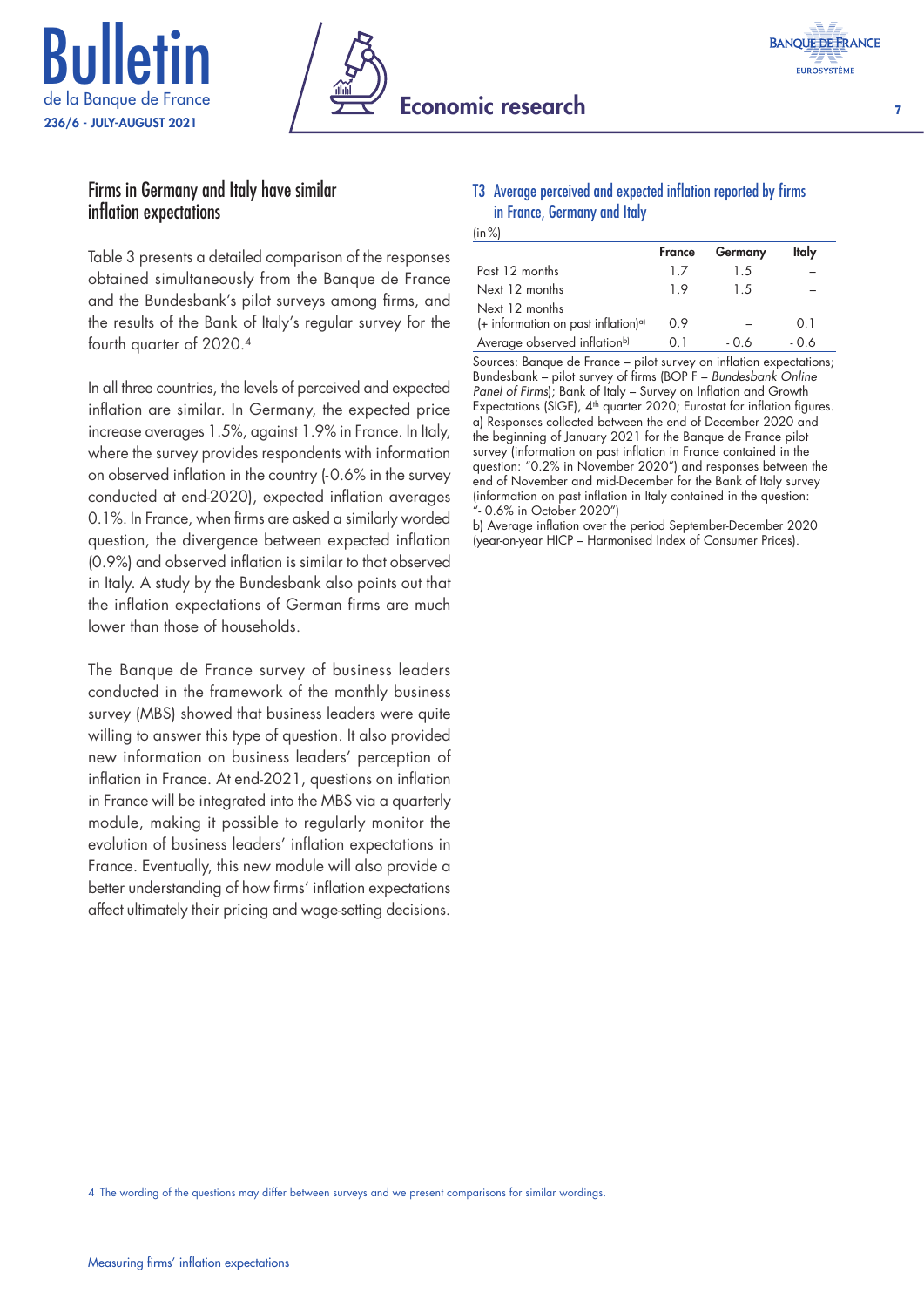





## **References**

#### Andrade (P.), Coibion (O.), Gautier (E.) and Gorodnichenko (Y.) (2021)

"No firm is an island? How industry decisions shape firms' expectations", *Journal of Monetary Economics*, 28 May.

#### Andrade (P.), Gautier (E.) and Mengus (E.) (2020)

"What matters in households' inflation expectations?", *Working Paper Series*, No. 770, Banque de France. *[Download the document](https://publications.banque-france.fr/quest-ce-qui-importe-dans-les-anticipations-dinflation-des-menages)*

#### Barthélémy (J.), Dupraz (S.), Gaballo (G.) and Istrefi (K.) (2019)

"Trends in central bank communication: from secrecy to transparency", *Banque de France Bulletin*, No. 226/2. *[Download the document](https://publications.banque-france.fr/sites/default/files/medias/documents/819344_bdf226-2_secret_transparence_v7.pdf)*

#### Binder (C.) (2017)

"Fed speak on main street: central bank communication and household expectations", *Journal of Macroeconomics*, Vol. 52, Issue C, pp. 238-251.

#### Blinder (A. S.), Ehrmann (M.), Fratzscher (M.), De Haan (J.) and Jansen (D. J.) (2008)

"Central bank communication and monetary policy: a survey of theory and evidence", *Journal of Economic Literature*, Vol. 46, No. 4, pp. 910-945.

#### Boneva (L.), Cloyne (J.), Weale (M.) and Wieladek (T.) (2016)

"The effect of unconventional monetary policy on inflation expectations: evidence from firms in the United Kingdom", *International Journal of Central Banking*, Vol. 12, No. 3, September, pp. 161-195.

Candia (B.), Coibion (O.) and. Gorodnichenko (Y.) (2021)

"The inflation expectations of U.S. firms: evidence from a new survey", *NBER Working Paper Series*, National Bureau of Economic Research, No. 28836, May.

#### Coibion (O.) and Gorodnichenko (Y.) (2015)

"Inflation expectations in Ukraine: a long path to anchoring?", *Visnyk of the National Bank of Ukraine*, No. 233, pp. 6-23.

Coibion (O.), Gorodnichenko (Y.) and Kumar (S.) (2018) "How do firms form their expectations? New survey evidence", *American Economic Review*, Vol. 108, No. 9, September, pp. 2671-2713.

Coibion (O.), Gorodnichenko (Y.) and Ropele (T.) (2020) "Inflation expectations and firm decisions: new causal evidence", *The Quarterly Journal of Economics*, Vol. 135, No. 1, pp. 165-219.

#### D'Acunto (F.), Malmendier (U.), Ospina (J.) and Weber (M.) (2021)

"Exposure to grocery prices and inflation expectations", *Journal of Political Economy*, Vol. 129, No. 5, May, pp. 1615-1639.

#### Draghi (M.) (2014)

"Opinion piece by Mario Draghi, President of the ECB, published in Handelsblatt on 4 August 2014", press release, European Central Bank.

#### Ehrmann (M.) (2021)

"Point targets, tolerance bands, or target ranges? Inflation target types and the anchoring of inflation expectations", Center for Economic Policy Research, *Discussion Paper Series*, No. DP16046, 16 April.

#### Frache (S.) and Lluberas (R.) (2019)

"New information and inflation expectations among firms", Bank for International Settlements, *BIS Working papers*, No. 781.

#### Haldane (A.) and McMahon (M.) (2018)

"Central bank communications and the general public", American Economic Association, *AEA Papers and Proceedings*, Vol. 108, pp. 578-583.

#### Muto (T.) (2015)

"Results of a survey on inflation outlook of firms in the Bank of Japan's. "Short term economic survey of enterprises in Japan"", Bank for International Settlements, I*FC Bulletin*, No. 39, session 3A.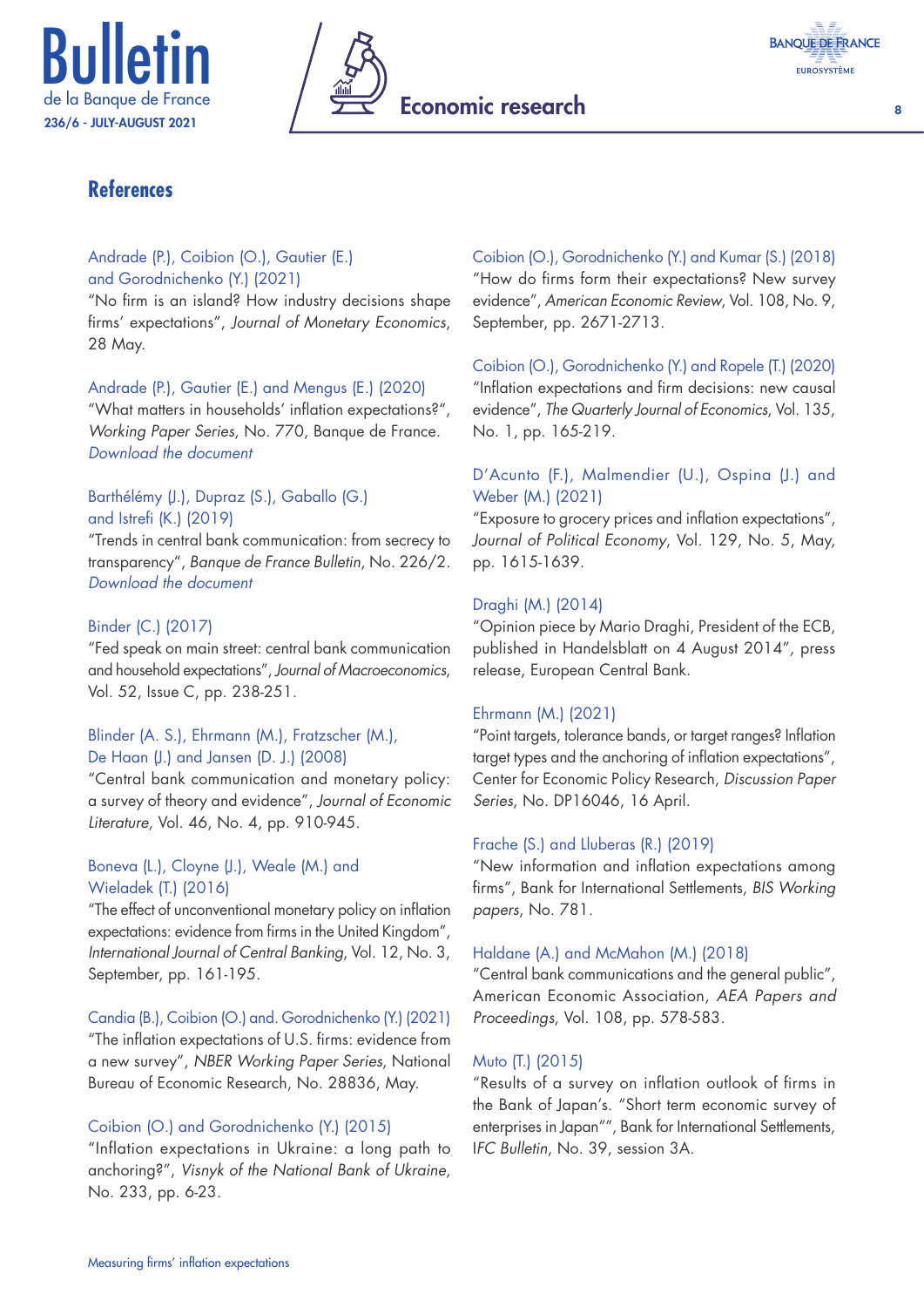



# **Appendix 1**

#### Main surveys on firms' inflation expectations

| Institution -                                                   | Number of firms   | <b>Horizon</b>        | <b>Prices</b>      | Availability      |
|-----------------------------------------------------------------|-------------------|-----------------------|--------------------|-------------------|
| Name of the survey                                              |                   |                       |                    |                   |
| Europe                                                          |                   |                       |                    |                   |
| Banque of Italy -                                               |                   | 6 months, 1 year,     |                    |                   |
| Survey on Inflation and Growth Expectations                     | $1,000$ (roughly) | 2 years, 3-5 years    | <b>HICP</b>        | Since 1999        |
| Czech National Bank -                                           |                   |                       |                    |                   |
| Company Manager Inflation Expectations                          | 120               | land 3 yers           | <b>ICP</b>         | <b>Since 1999</b> |
| Narodowy Bank Polski –                                          |                   |                       |                    | 2001-2008,        |
| <b>NBP's Quick Monitoring</b>                                   |                   | one year              | <b>ICP</b>         | then 2008-2016    |
| National Bank of Hungary -                                      |                   |                       |                    |                   |
| Medián/Tárki survey                                             |                   | one year              | Inflation          | <b>Since 2002</b> |
| National Bank of Ukraine                                        | 1,000             | one year              | <b>ICP</b>         | <b>Since 2006</b> |
| Swiss National Bank -                                           |                   | 6 months to one       |                    |                   |
| SNB regional network survey                                     | 250 (roughly)     | year $/$ 3 to 5 years | <b>ICP</b>         | <b>Since 2010</b> |
| CBI (Confederation of British industries) -                     |                   |                       |                    |                   |
| <b>Industrial Trend Survey</b>                                  | 400               | 1 and 2 years         | Prices/wages       |                   |
| outside Europe                                                  |                   |                       |                    |                   |
| Federal Reserve Bank of Atlanta -                               |                   |                       |                    |                   |
| <b>Business Inflation Expectations</b>                          | 300 (roughly)     | $1$ year, 5-10 ans    | Unit costs         | <b>Since 2012</b> |
| United States -                                                 |                   |                       |                    |                   |
| Survey of Firms' Inflation Expectations ("SoFIE") <sup>a)</sup> | 300 to 600        | 1 year, 5 ans         | <b>ICP</b>         | <b>Since 2017</b> |
| Banque du Canada –                                              |                   |                       |                    |                   |
| <b>Business Outlook Survey</b>                                  | 100 (roughly)     | 2 years               | <b>ICP</b>         | <b>Since 2001</b> |
| Central Bank of Uruguay                                         | 500               | 1 year, 2 years       | <b>ICP</b>         | <b>Since 2010</b> |
| Bank of Japan –                                                 |                   |                       |                    |                   |
| Tankan survey, module "Inflation Outlook of Enterprises"        | 11,000            | $1, 3,$ ans 5 years   | ICP, IPP           | <b>Since 2014</b> |
| Banque centrale sud-africaine                                   | 1,000             | 1, 2 et 5             | Headline inflation | <b>Since 2000</b> |

Source: Banque de France.

Note: HICP: Harmonised Index of Consumer Prices, CPI: Consumer Price Index, PPI: Producer Price Index.

a) Country of origin of the survey − see Candia, Coibion, Gorodnichenko (2021) and *[http://firm‑expectations.org/index.html](http://firmexpectations.org/index.html)* for more information on this survey.